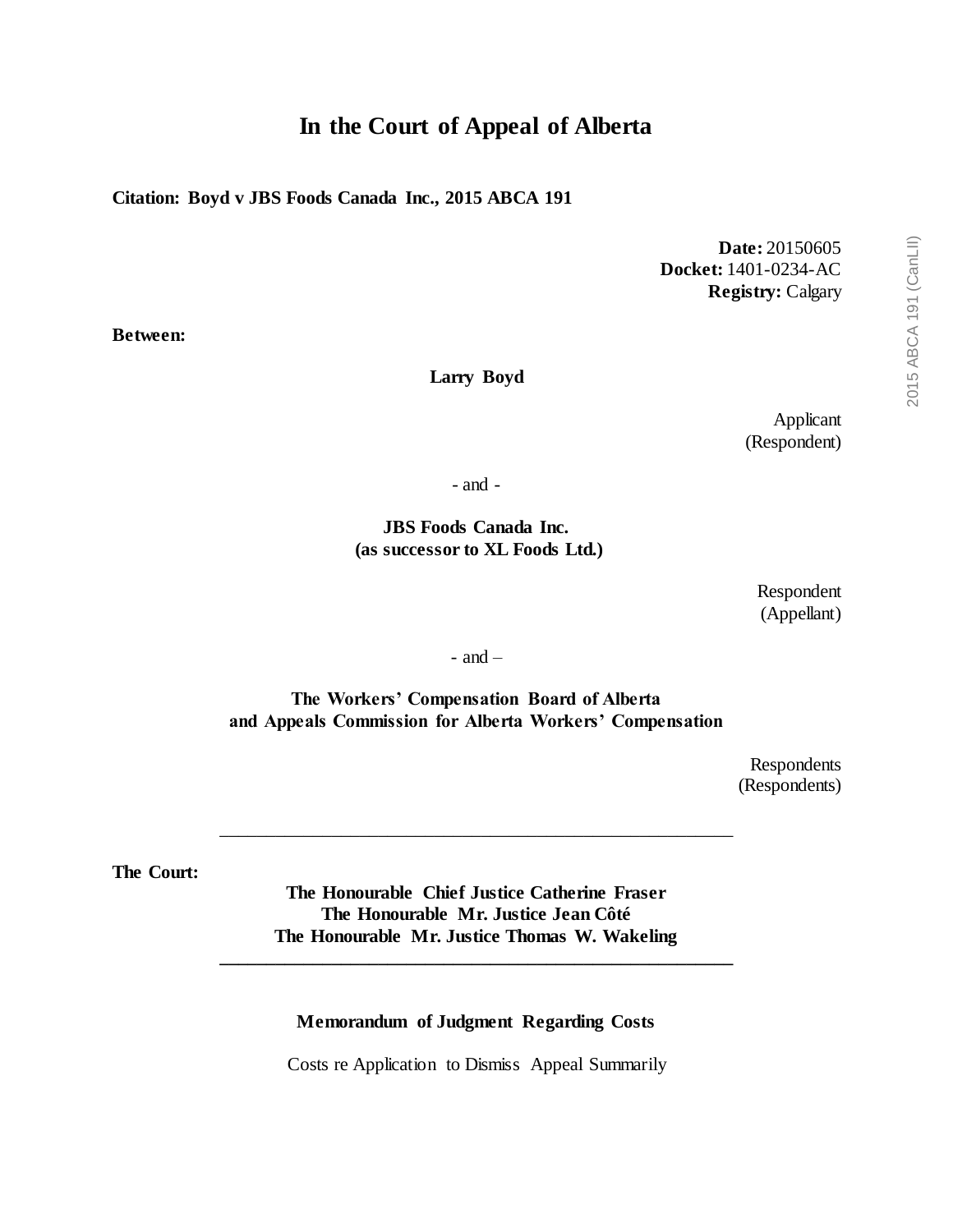### **Memorandum of Judgment Regarding Costs** \_\_\_\_\_\_\_\_\_\_\_\_\_\_\_\_\_\_\_\_\_\_\_\_\_\_\_\_\_\_\_\_\_\_\_\_\_\_\_\_\_\_\_\_\_\_\_\_\_\_\_\_\_\_\_

\_\_\_\_\_\_\_\_\_\_\_\_\_\_\_\_\_\_\_\_\_\_\_\_\_\_\_\_\_\_\_\_\_\_\_\_\_\_\_\_\_\_\_\_\_\_\_\_\_\_\_\_\_\_\_

#### **The Majority:**

[1] The respondent brought an application before three judges to dismiss summarily the appellant's appeal. The complaints of the respondent were procedural, not lack of merit. The application failed, and the appeal continues. See 2015 ABCA 120 for the details.

[2] Now the successful appellant wants higher costs than usual, but the respondent who lost the application will only concede the bottom column (scale) of party-party costs.

[3] Full-indemnity costs are reserved for serious situations, such as bad misconduct, or certain exceptional circumstances. Nothing here approaches that level.

[4] However, the lowest column of party-party costs is also too low. In the first place, that is for suits with less than \$50,000 in issue. It is often asserted that it covers all cases where there is no specified sum of money directly and expressly in issue. But if there is any truth to that, Schedule C (and hence that gloss) only governs an assessment officer, not a judge or master. Schedule C is not a standard or starting point. A judge or master need not use it at all. It is a default only in the sense that the assessment officer is to use it if the judge is silent.

[5] For a judge, what is indirectly in issue is also relevant. See Rr 10.31(3) and 10.33(1)(c).

[6] If the appeal succeeded, the respondent's premiums would go up substantially, presumably each year. And if the appeal succeeded, the appellant would again get the compensation payments which had been terminated by the Board. Normally such payments are calculated at a rate of 90% of net taxable income (to a ceiling). Such restored payments could go on indefinitely, so the present value would be high. The Rules base Court of Appeal costs on what is in issue in the court or tribunal under appeal, not on the value of the particular issue under appeal.

[7] We consider this appeal to have some importance. The parties' arguments have already demonstrated some complexity.

[8] The respondent correctly states one proposition. Ordinarily costs would not be enhanced just because the losing party had advanced a proposition for which no authority could be found, pro or con. However, that is only one corner of the costs issues here.

[9] The respondent applied to dismiss the appeal summarily. Such applications are rare in Canada, and authority to do that on any grounds is sparse. Cases actually summarily dismissing are rarer, and usually based on some obvious flaw like an appeal in the wrong court, or without the necessary permission to appeal. Or some are based on appeal papers which are clearly re-litigation, or simple gibberish. Courts of Appeal do not encourage such summary applications, especially as they rarely save anyone time or money. Here the respondent's application has done the opposite.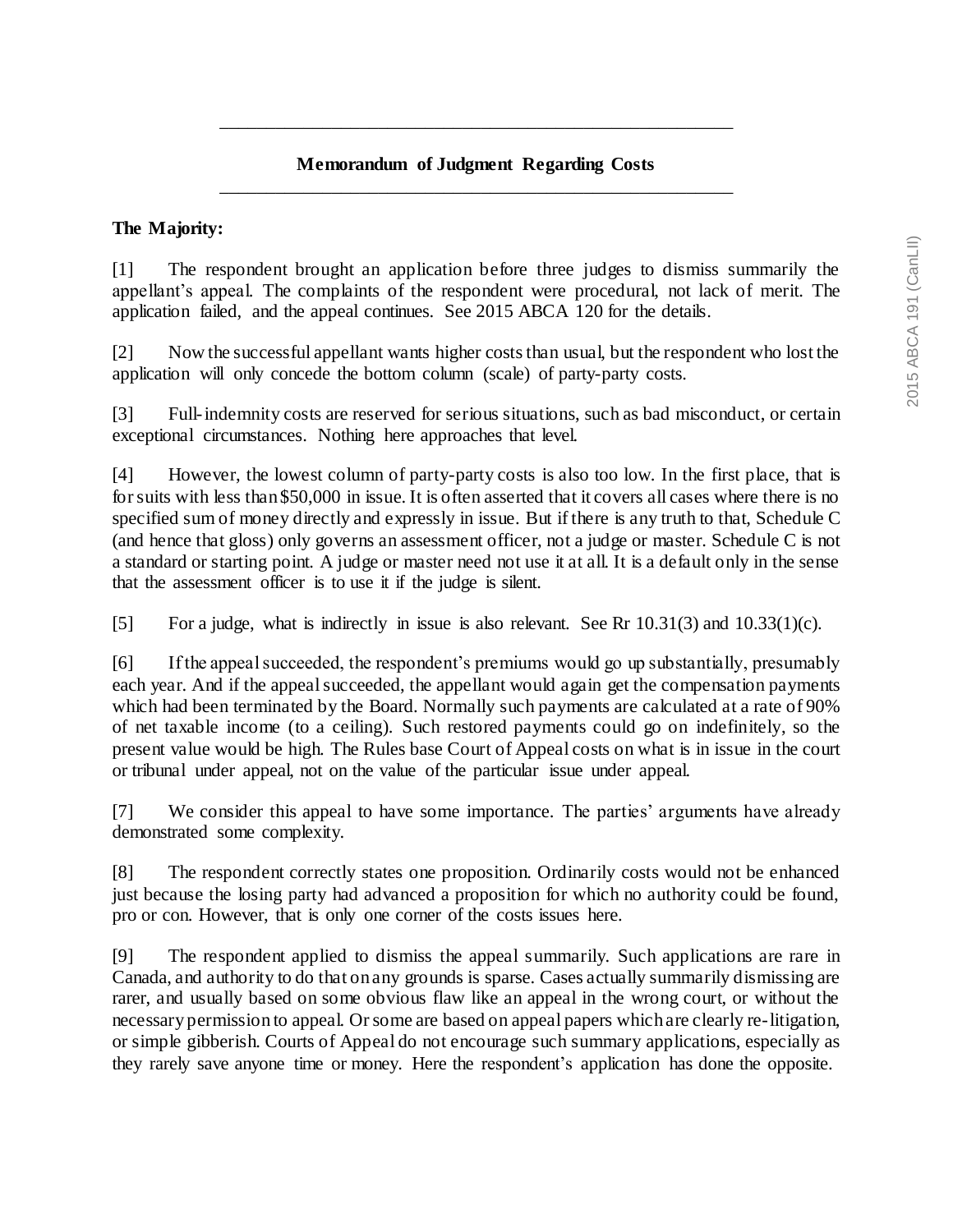[10] An important reason to increase costs is that the total work of the appellant has almost been doubled by the respondent. This motion has entailed almost all the work and procedures of a full appeal.

[11] Someone who files an appeal knows approximately how much work his lawyer will have to do, and approximately what amount of costs he or she will recover if the appeal succeeds. No appellant could have predicted that he or she would have been out of pocket for work about equal to that for a full appeal, yet still be at square one or two, after all this time.

[12] On top of everything else, the fees for applications (motions) in Schedule C are modest. They contemplate procedural points on simple probably uncontested facts, not a preliminary hearing about the right to appeal based on the history of the proceedings below. Applications to three judges used to be more common, because then many procedural points could only be so decided. More and more applications have been transferred to the jurisdiction of one judge in the last decade or so. But Schedule C has not been altered to reflect that.

[13] The application to dismiss the appeal was based on a theory that the appellant lacked standing of some kind. But the appellant had been a named party and was seriously and directly affected. It was no mere cat's paw, officious bystander, or recreational litigant.

[14] Though there is no serious litigation misconduct here, there is some degree of unfounded imputation. The respondent's application materials alleged that by appealing, the appellant had sprung some sort of an ambush upon the respondent. But the facts were closer to the opposite. The respondent had not complained when the Workers' Compensation Board's counsel had argued in the Court of Queen's Bench. Then once the appellant appealed, the respondent contended that the Board had not validly argued in the Court of Queen's Bench. Therefore the Court of Appealshould now regard the Board as a non-party, and so regard all the appellant's similar arguments to the Court of Appeal as never having been made below. So argued the respondent to us. Since that objection was first raised in the Court of Appeal, it was too late for the Board or the appellant to cure that. That late argument was unfair.

[15] In any event, the respondent's argument to our application panel was very technical.

[16] For all those reasons, there should be some enhancement of the party-party costs payable for the failed summary application. They will be computed on column 4 of Schedule C. To avoid more debate, we fix a lump sum of \$900 as the costs (fee) for the present costs application. Reasonable disbursements will be added, for all steps.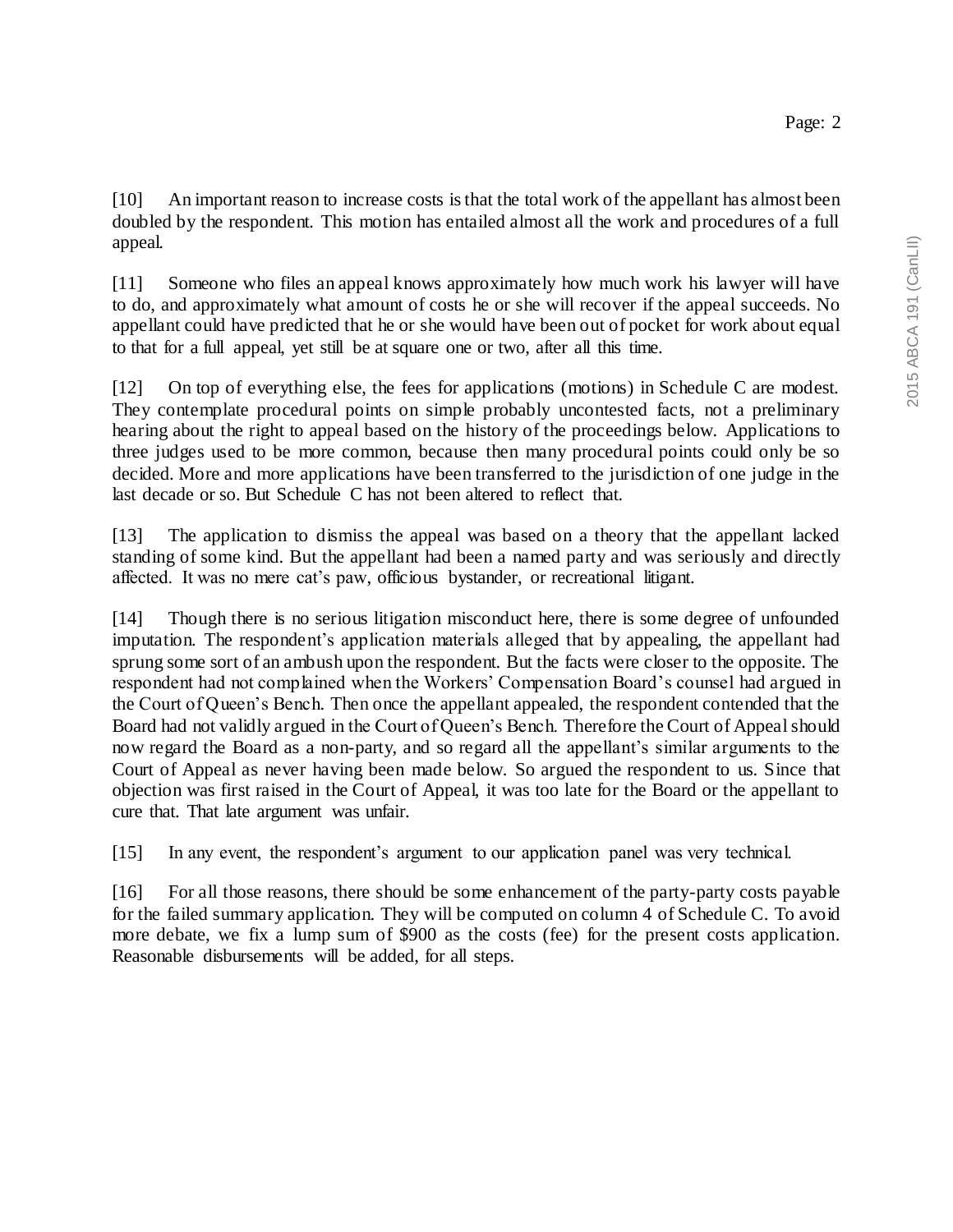Côté J.A.

Wakeling J.A.

[17] Those costs are payable whatever may be the later result of this appeal.

Written submissions filed April 10 and 20, 2015

Memorandum filed at Calgary, Alberta this 5th day of June, 2015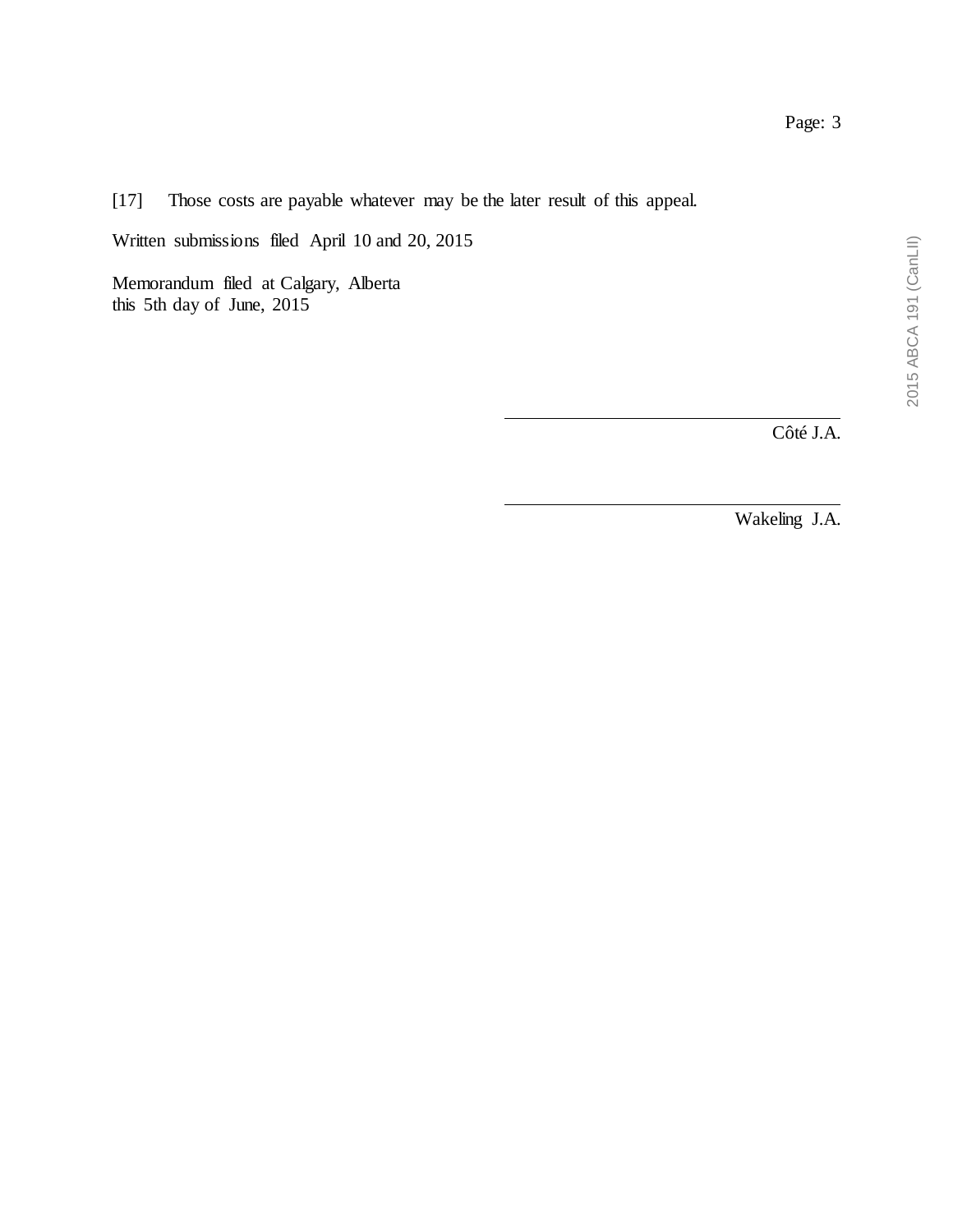#### **Fraser, C.J.A. (dissenting):**

[18] I have reviewed the majority judgment. However, I respectfully find no reason why this Court should deviate from awarding normal costs.

[19] For applications such as this one, where no monetary amount is at issue, costs are normally assessed under Column 1 of Schedule C: see Rule 1(4) of Schedule C, *Alberta Rules of Court*; *Freyberg v Fletcher Challenge Oil and Gas Inc.*, 2006 ABCA 260 at para 14, 397 AR 235 [*Freyberg*]; *Louw v Hamelin-Chandler*, 2012 ABQB 52 at para 26, [2012] AJ No 99 [*Louw*]; *Lum v Alberta Dental Association and College*, 2015 ABQB 276 at para 7 [*Lum*], citing *Sussman v College of Alberta Psychologists*, 2010 ABCA 356, 502 AR 64. That remains the appropriate column if we are to consider the application on its own, independent of the issues pending in the appeal proper.

[20] Nor is the default rule necessarily displaced simply because larger sums of money are indirectly at stake: Stevenson and Côté, *Alberta Civil Procedure Handbook* (Edmonton: Juriliber,  $2015$ ) at  $14-163$  to  $14-164$ . Concerns about increases to the employer's premiums and compensation payments resulting from a successful appeal are considerations properly addressed in the appeal itself. They are entirely extrinsic to this application and do not affect its monetary value for the purpose of costs calculations.

[21] In my view, nothing in this application warrants deviating from standard party-and-party costs.

[22] There is certainly no basis for a full indemnity costs award, as the employer suggests. There were no special circumstances justifying such an award, nor was there any serious litigation misconduct by either of the parties: see *Quebec (Attorney General) v Lacombe*, 2010 SCC 38 at para 67, [2010] 2 SCR 453. Although Boyd's argument was ultimately rejected, it was not devoid of merit. Even if it had been, that would not justify costs on a solicitor-client basis: *Young v Young*, [1993] 4 SCR 3 at 134, 108 DLR (4th) 193; *Western Grain Cleaning and Processing Ltd. v L.C. Taylor & Co. Ltd.*, 2005 MBCA 68 at para 35, 254 DLR (4th) 454; *Minas Basin Holdings Ltd. v Paul Bryant Enterprises Ltd.*, 2010 NSCA 17 at para 40, 289 NSR (2d) 26.

[23] Nor do I agree that an award of enhanced costs is justified. Courts have discretion to displace the default rule under Rule 1(4) of Schedule C on the basis of the factors enumerated in Rule 10.33(1) and as otherwise set out in the case law: see, for example, *Louw*, *supra* at para 27. Often a non-monetary application will attract costs higher than Column 1 on the grounds that the matter at issue is particularly complex or of general importance to the public: *International Association of Machinists and Aerospace Workers, Local Lodge No. 99 v Finning International Inc.*, 2006 ABQB 594 at para 15; *Lum*, *supra* at para 25. Enhanced costs may also be awarded where the outcome was of particular importance to the parties themselves: *Freyberg*, *supra* at para 29; *RIC New Brunswick Inc. v Telecommunications Research Laboratories,* 2011 ABCA 10 at para 8, 502 AR 96.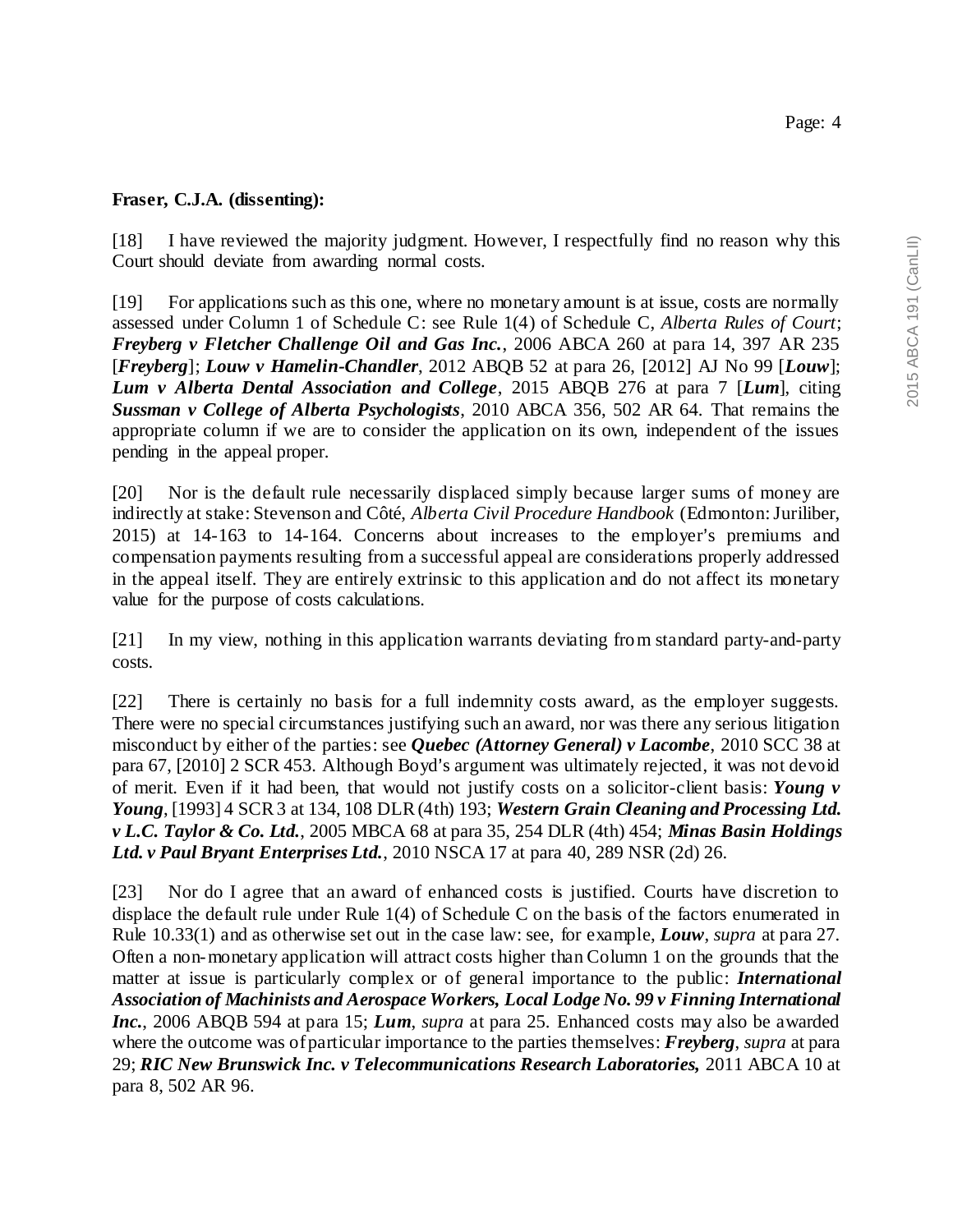[24] None of these scenarios exist in the present case. The core issue raised by Boyd's application was, as the majority notes, a technical one: whether the employer could properly appeal the Court of Queen's Bench decision after electing not to participate in those proceedings. It involved a narrow point of law and little factual complexity. And while the employer emphasized that the issue nonetheless resulted in extensive legal research, there is no evidence that the level of work involved approximated that of a full appeal. Indeed, the only thing it illustrates clearly is that Boyd's application was in no way obvious or frivolous.

[25] While we ultimately found that the employer was not precluded from appealing the Queen's Bench decision on its merits, it does not follow that the employer should be entitled to enhanced costs for its success. Boyd brought his application in good faith and should not be punished simply because some might characterize it as being misconceived: *Louw*, *supra* at para 28; *Blaze Energy Ltd v Imperial Oil Resources*, 2014 ABQB 509 at para 51.

[26] Finally, Boyd's application and any costs arising from it are related to the employer's choice not to appear in the proceedings at the Court of Queen's Bench. The employer made a strategic decision to allow the Workers' Compensation Board to defend its action at Queen's Bench. Once the Board lost, then, and only then, did the employer step in to appeal. Ultimately, it was this last step with which Boyd took issue. His argument was not that the employer necessarily needed to argue its case on judicial review before the Court of Queen's Bench; rather, it was that the employer should not be able to appeal to this Court where it chooses not to participate below. Accordingly, there is no merit to the suggestion that Boyd acted unfairly or somehow ambushed the employer by applying to dismiss summarily the employer's appeal since there was no issue to raise prior to the employer's decision to appeal the Queen's Bench judgment to this Court.

[27] The employer is entitled to its normal costs for its success in this application. But no more than that. Therefore, I would have allowed the employer's costs computed under Column 1 of Schedule C.

Written submissions filed April 10 and 20, 2015

Memorandum filed at Calgary, Alberta this 5th day of June, 2015

Fraser C.J.A.